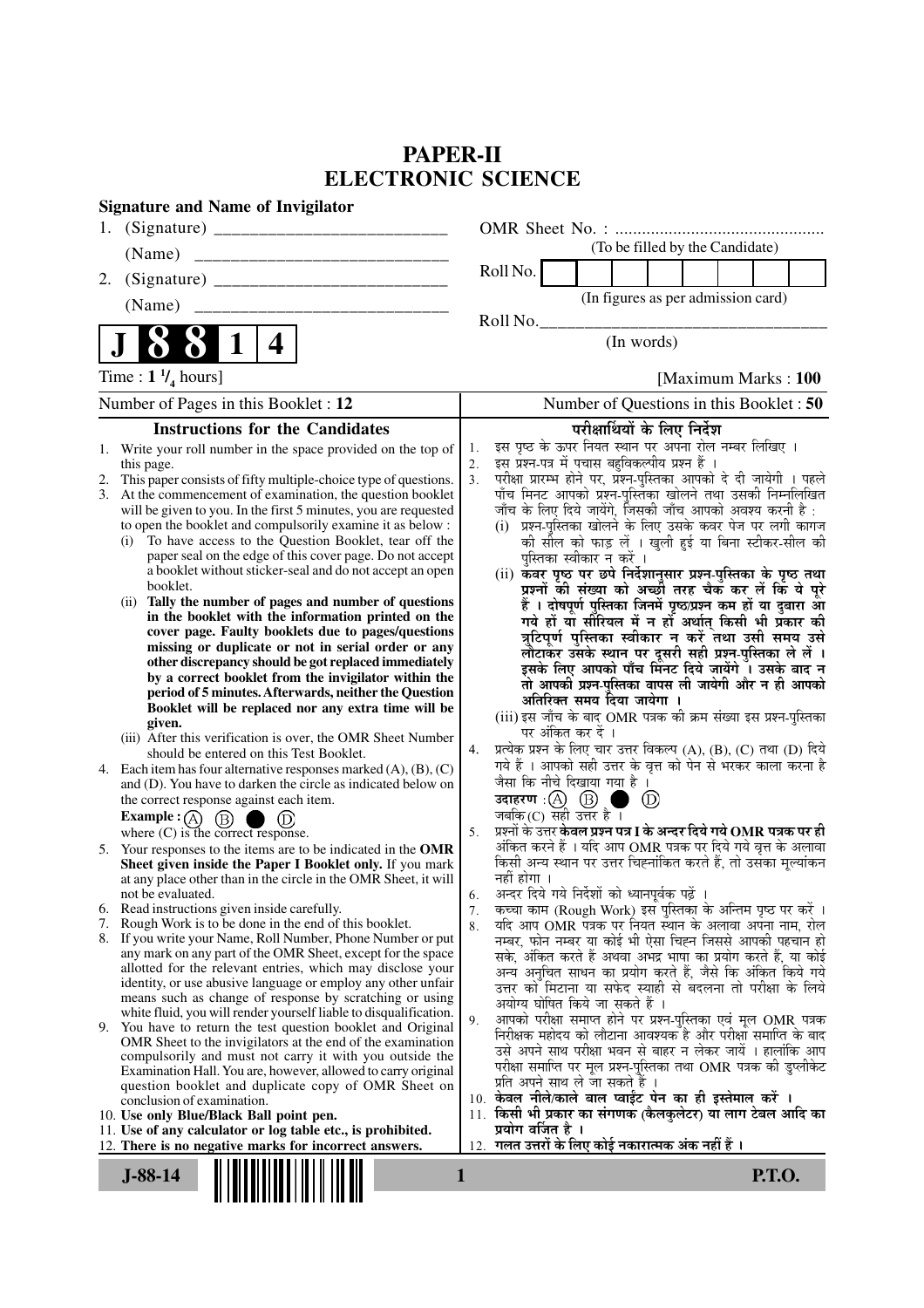### **ELECTRONIC SCIENCE**

#### **Paper – II**

- **Note :** This paper contains **fifty (50)** objective type questions of **two (2)** marks each. **All** questions are compulsory.
- **1.** For the circuit shown in figure, the terminal voltage  $V_{ab}$  is given by :



- **2.** The earth has a conductivity of  $10^{-2}$  mho/m,  $\epsilon_r = 10$ ,  $\mu_r = 2$ ,  $f = 10$ GHz, the earth behaves like a
	- (A) Good conductor
	- (B) Moderate conductor
	- (C) Good dielectric
	- (D) Bad dielectric
- **3.** The carrier velocity in a silicon p-i-n photodiode with 25 µm depletion layer width is  $3 \times 10^4$  m/s. The maximum response time for the pin diode is given by :
	- (A) 52 ns (B) 2.5 ns
	- (C)  $62 \text{ ns}$  (D)  $5.2 \text{ ns}$
- **4.** For a JFET, above the pinch-off voltage, as the drain voltage increases, the
	- (A) the drain current remains constant.
	- (B) the drain current decreases.
	- (C) the drain current increases linearly.
	- (D) the drain current varies parabolically.
- **5.** What bandwidth is needed for an FM signal that has a peak deviation of ± 3 KHz and handles audio signals from 200 Hz to 5 KHz ?
	- $(A)$  6 KHz
	- (B) 16 KHz
	- (C) 10 KHz
	- (D) 9.6 KHz
- **6.** In which of the following base system, 132 is not a valid number ?
	- (A) Base 16 (B) Base 10
	- (C) Base 8 (D) Base 2
- **7.** What is the relation between k and T such that a unity feedback control system whose open loop transfer function below is stable :

$$
G(s) = \frac{k}{s[s(s + 10) + T]}
$$
  
(A) 0 < k < 10T  
(B) 0 > k > 10T  
(C) 0 < k < T

- (D)  $0 < k > T$
- **8.** Microprocessor development had happened because of LSI. What is LSI?
	- (A) Large Scale Integral
	- (B) Large Signal Integration
	- (C) Large Scale Integration
	- (D) Long Signal Integration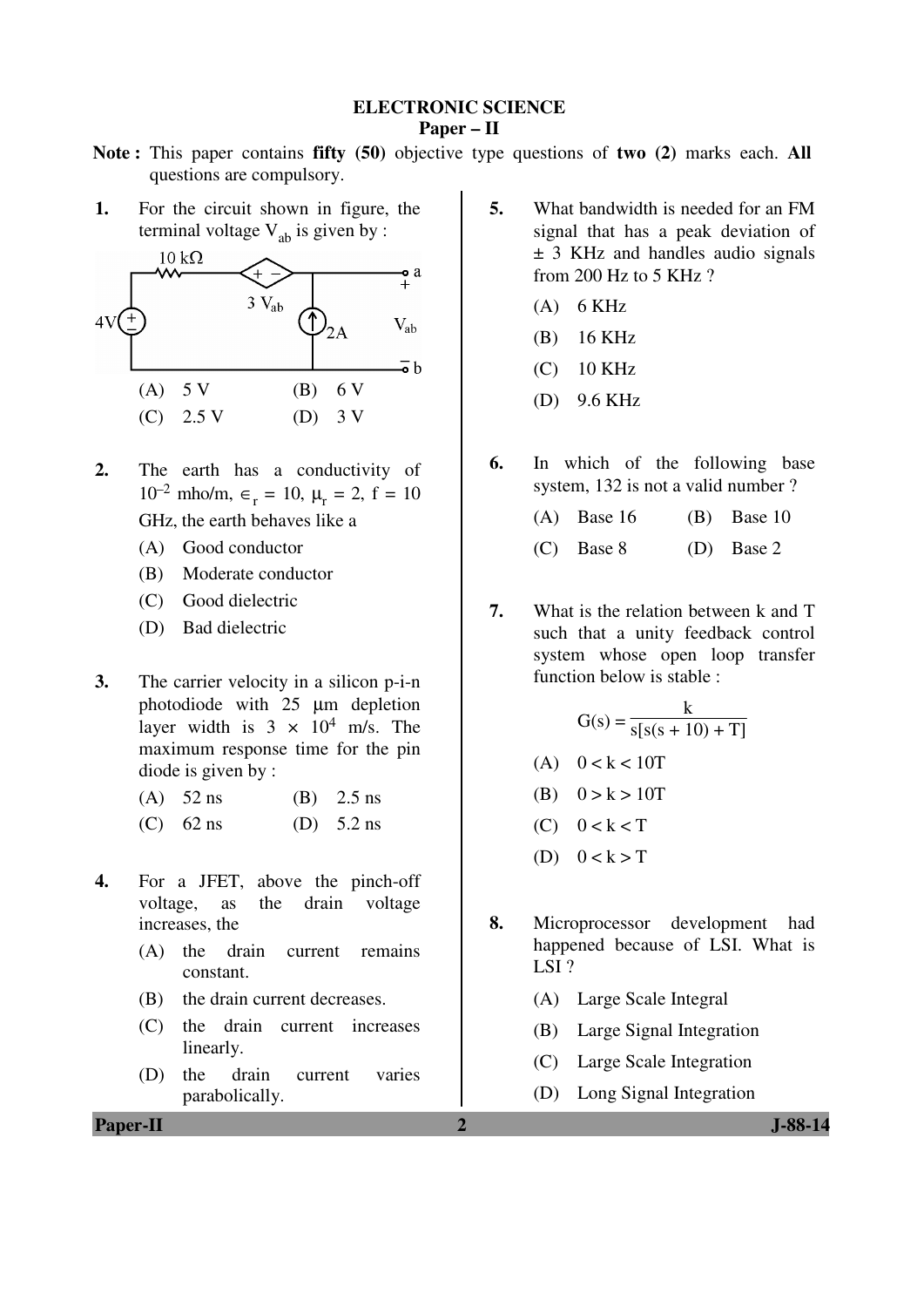- **9.** 'Stdio.h' header file contains functions related to
	- (A) prototypes for the standard input/output library functions.
	- (B) prototypes for the standard input and standard output functions.
	- (C) prototypes for the functions that perform input from files.
	- (D) prototypes for functions that perform input from strings in memory and outputs to strings in memory.
- **10.** The threshold voltage of a MOSFET can be lowered by
	- 1. using a thinner gate oxide
	- 2. reducing the carrier concentration in the substrate
	- 3. increasing the carrier concentration in the substrate

Of these statements :

- (A) 3 alone is correct.
- (B) 1 and 2 are correct
- (C) 1 and 3 are correct
- (D) 2 alone is correct
- **11.** An angular position to be measured using a transducer. Which of the following types of transducers can be used for this purpose ?
	- 1. Circular potentiometer
	- 2. LVDT
	- 3. E-pick off
	- 4. Synchro

 Select the correct answer using the codes given below :

#### **Codes :**

- $(A)$  1, 2, 3 and 4
- (B) 2 and 3
- $(C)$  1, 2 and 4
- (D) 1 and 4

- **12.** In a hybrid TEE (Magic T), following statements are given :
	- 1.  $S_{11}$ ,  $S_{22}$ ,  $S_{33}$  and  $S_{44}$  are nonzero.
	- 2. All junctions are reciprocal i.e.  $S_{ik} = S_{ki}$
	- 3.  $S_{11}$ ,  $S_{22}$ ,  $S_{33}$  and  $S_{44}$  are zero.
	- 4.  $S_{13} = -S_{23}$ ,  $S_{14} = S_{24}$ ,  $S_{43} = 0$ and  $S_{34} = 0$

Which one of the following is true ?

- $(A)$  1, 2 and 4 are correct.
- (B) 1 and 2 are correct.
- (C) 2, 3 and 4 are correct.
- (D) 1, 2 and 3 are correct.
- **13.** In optical fibers, following statements are given :
	- 1. 1550 nm is zero dispersion wavelength
	- 2. 1330 nm is zero dispersion wavelength
	- 3. At 1330 nm, attenuation is minimum
	- 4. At 1550 nm, attenuation is minimum

Which one of the following is correct ?

- (A) 1 and 4 are true.
- (B) 1 and 3 are true.
- (C) 2 and 4 are true.
- $(D)$  1, 2 and 3 are true.

 **J-88-14 3 Paper-II**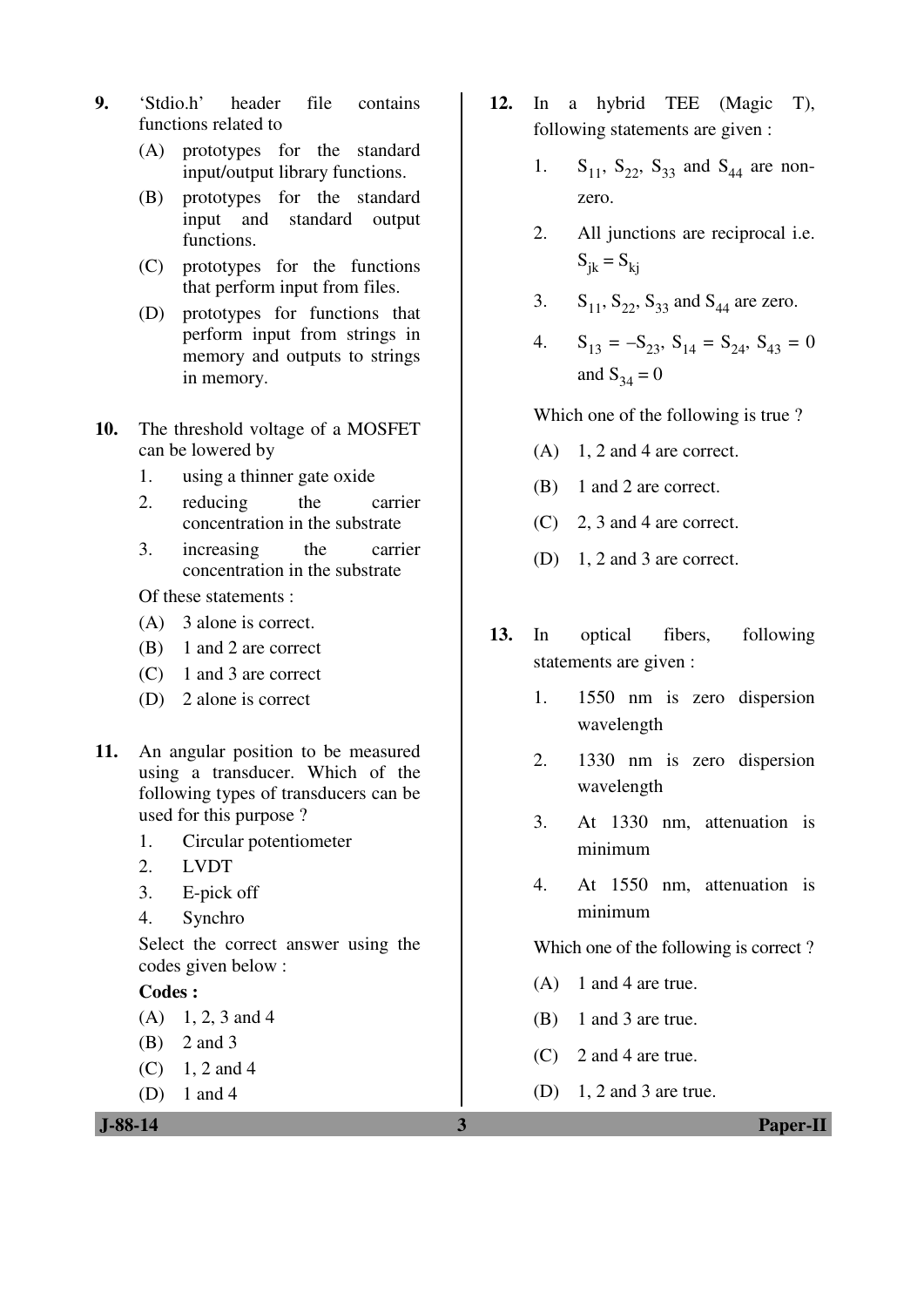- **14.** Which of the following techniques are used to generate frequency modulated signal :
	- 1. Armstrong
	- 2. Foster-Sealy Discriminator
	- 3. Balanced Modulator
	- 4. Reactance Modulator

Which one of the following is true ?

- $(A)$  1 and 2
- (B) 1, 2 and 3
- (C) 1 and 3
- (D) 1 and 4
- **15.** Which of the following statements are true regarding the operation of JK flip-flop ?
	- 1. When K input is low and J input is high, the Q output of the flip flop is reset.
	- 2. When K input is high and J input is low, the output Q of the flip flop is set.
	- 3. When both the inputs K and J are low, the output Q does not change.
	- 4. When both the inputs K and J are high it is possible to set or reset the flip-flop (ie) the output toggle on next positive clock edge.

Which one of the following is true ?

- $(A)$  1 and 2
- (B) 3 and 4
- $(C)$  1, 2 and 3
- (D) All of the above
- **16.** A linear two-terminal network can be replaced by an equivalent circuit consisting of a current source in parallel with resistor  $R_N$ , where  $R_N$  is the ratio of
	- 1. Closed circuit voltage to short circuit current at the terminal pair.
	- 2. Open circuit voltage to open circuit current at the terminal pair.
	- 3. Open circuit voltage to short circuit current at the terminal pair.
	- 4. Closed circuit voltage to open circuit current at the terminal pair.
	- $(A)$  1 and 4
	- (B) only 2
	- (C) 3 only
	- (D) only 3 and 4
- **17.** The following signals of microprocessors are intercepts :
	- 1. TRAP
	- $2. \quad \overline{\text{INTA}}$
- 3.  $IO/\overline{M}$ 
	- 4. RESET IN
	- (A) 1 and 3
	- (B) 1 and 4
	- (C) 2 and 3
	- (D) 3 and 4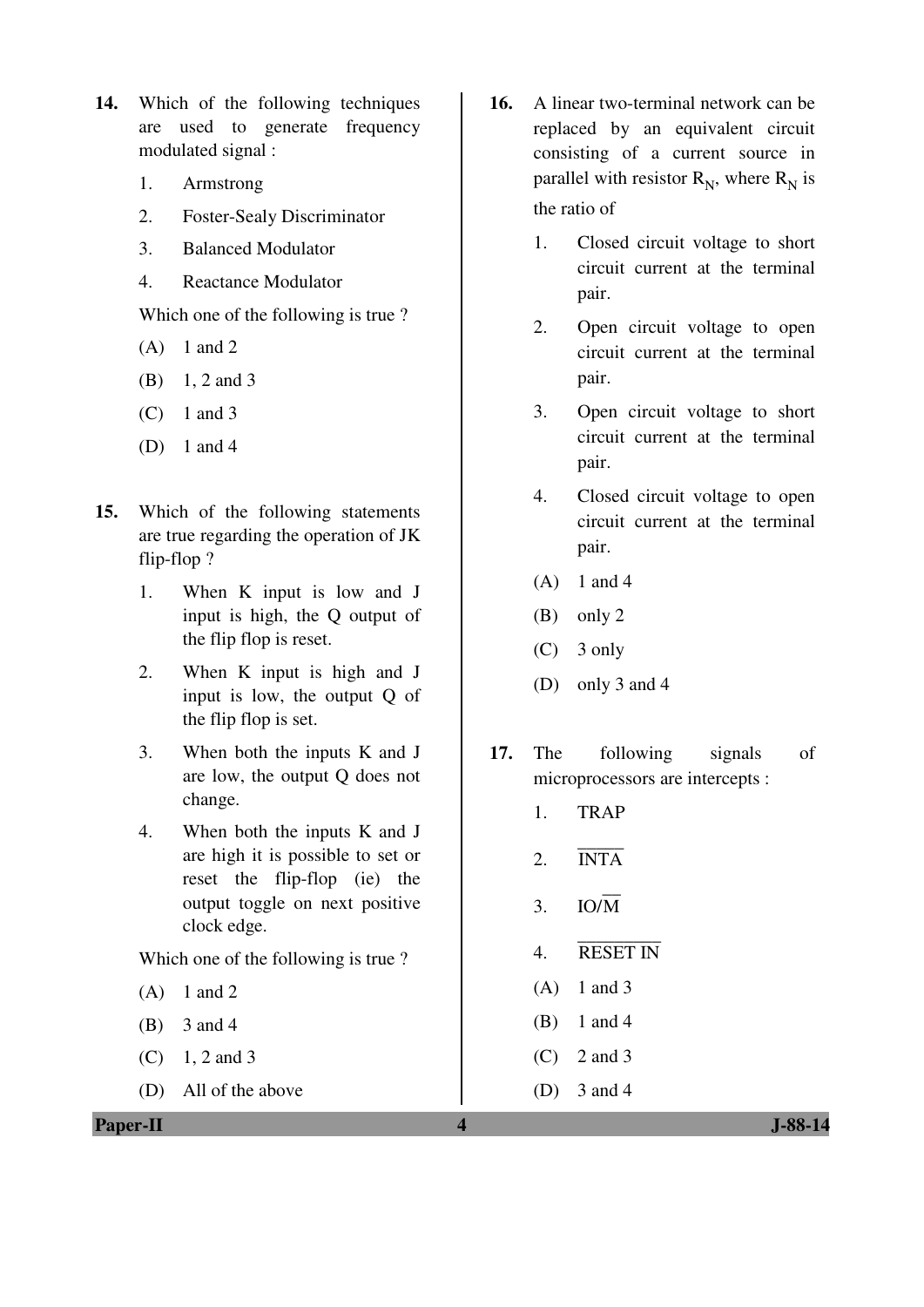- **18.** C programming language can be considered as
	- 1. Low level programming
	- 2. High level programming
	- 3. Assembly level programming
	- 4. Machine level programming
	- (A)  $1$  and  $4$  (B)  $2$  and  $3$
	- (C) 1 and 2 (D) 3 and 4
- **19.** A linear two terminal circuit can be replaced by an equivalent circuit consisting of a voltage source  $V_t$  in series with a resistor  $R_t$  where  $R_t$  is the ratio of
	- 1. open circuit voltage to the short circuit current at the terminal pair.
	- 2. short circuit current to the short circuit voltage at the terminal.
	- 3. Open circuit voltage to the open circuit current at the terminal pair.
	- 4. the independent sources are turned off.
	- (A) 1 and 4 (B) 2 and 4
	- (C)  $3 \text{ and } 4$  (D)  $2 \text{ and } 3$

**20.** Semi conductors have

- (A) Positive temperature coefficient of resistance
- (B) Zero temperature coefficient of resistance
- (C) Negative temperature coefficient of resistance
- (D) Resistance does not change with temperature
- **21.** Consider the following Excimer Lasers used for photolithography and surgery purposes :
- 1. Ar<sub>2</sub> Excimer laser
	- 2. ArF Excimer laser
	- 3. XeC*l* Excimer laser
	- 4. XeF Excimer laser

 The correct sequence of the descending order of wavelength of operation is

| $(A)$ 2, 3, 1, 4 | $(B)$ 1, 2, 3, 4 |
|------------------|------------------|
| $(C)$ 1, 3, 2, 4 | (D) $4, 3, 2, 1$ |

- **22.** Arrange the following communication systems in increasing order of their available commercial bandwidth :
	- 1. Satellite Communication System
	- 2. Amplitude Modulated System
	- 3. Frequency Modulated System
	- 4. Two-line transmission system

Correct sequence is

| $(A)$ 4, 2, 3, 1 | (B) $1, 2, 3, 4$ |
|------------------|------------------|
| $(C)$ 4, 3, 2, 1 | (D) $1, 3, 2, 4$ |

- **23.** Priority of the interrupts in the order from the highest to least priority
	- 1. RST 7.5
	- 2. RST 5.5
	- 3. RESET IN
	- 4. RST 6.5

The correct sequence is

- $(A)$  1, 4, 2 and 3
- (B) 3, 1, 4 and 2
- (C) 2, 4, 1 and 3
- (D) 3, 2, 4 and 1

 **J-88-14 5 Paper-II**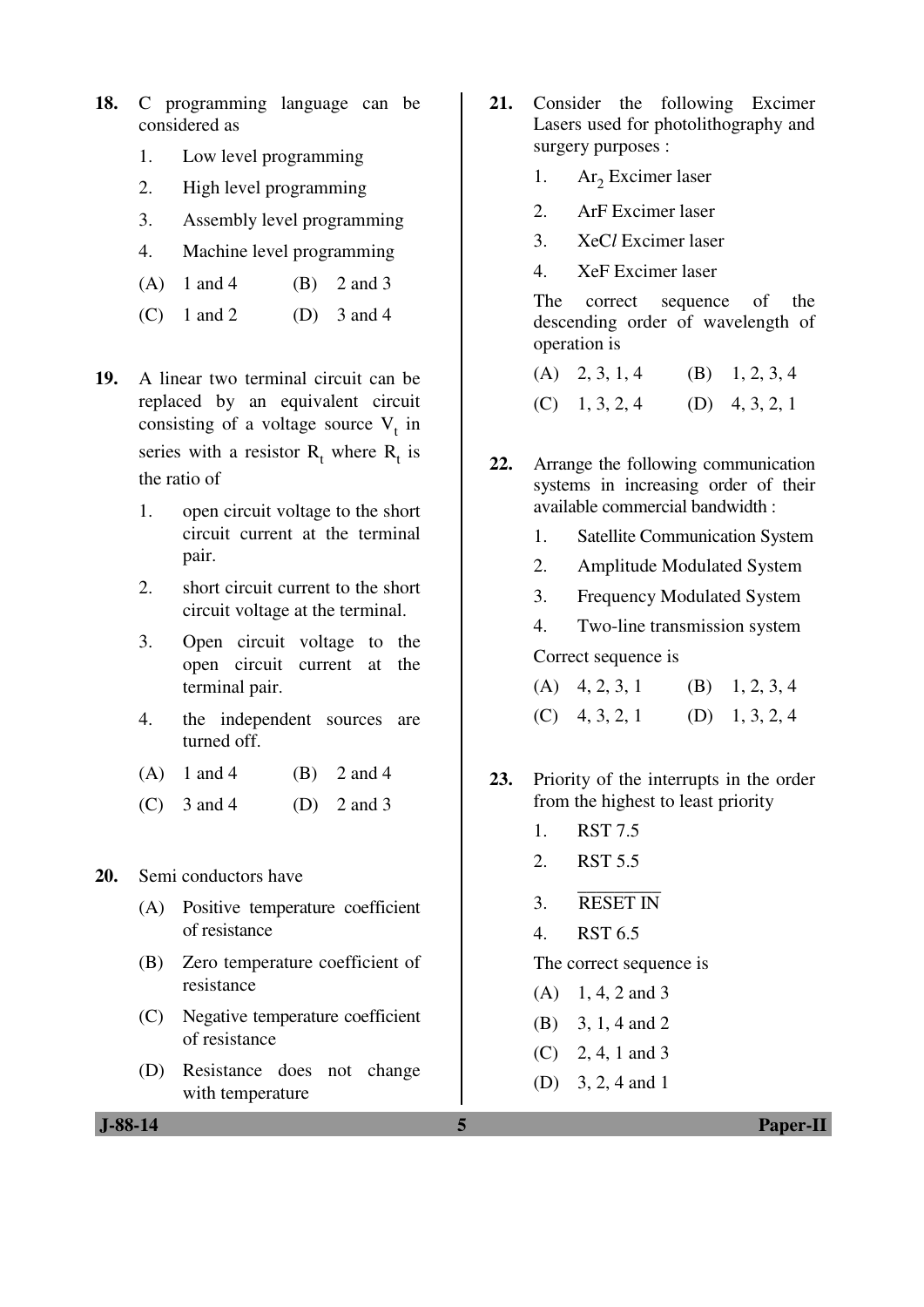| 24. Sequence of operators according to |  |  |
|----------------------------------------|--|--|
| the priority                           |  |  |

1.  $\gamma$  2.  $+$ '

3.  $**$  4.  $-$ The correct sequence is

- $(A)$  1, 2, 3 and 4
- (B) 2, 3, 4 and 1
- (C) 3, 4, 1 and 2
- (D) 3, 1, 2 and 4
- **25.** What is the correct sequence of the following step in the fabrication of a monolithic, bipolar junction transistor ?
	- 1. Emitter diffusion
	- 2. Base diffusion
	- 3. Buried layer formation
	- 4. Epi-layer formation

 Select the correct sequence using the codes given below :

- (A)  $3, 4, 1, 2$  (B)  $4, 3, 1, 2$ (C)  $3, 4, 2, 1$  (D)  $4, 3, 2, 1$
- **26.** Match List I with List II and select the correct answer using codes given below :

|               | $List-I$                            | $List-II$                                               |                          |     |                                                                |  |
|---------------|-------------------------------------|---------------------------------------------------------|--------------------------|-----|----------------------------------------------------------------|--|
| a.            | $\nabla \times \overline{H}$        |                                                         |                          | i.  | $\rho_{\rm v}$                                                 |  |
| b.            | $\nabla \cdot \mathbf{\bar{D}}$     |                                                         |                          | ii. | $-\frac{\partial B}{\partial t}$<br>$\partial t$               |  |
| c.            | $\nabla \times \overline{\text{E}}$ |                                                         |                          |     | iii. $\overline{J} + \frac{\partial \overline{D}}{\partial t}$ |  |
|               |                                     | d. $\nabla \cdot (\nabla \times \overline{\mathbf{B}})$ |                          | iv. | $\boldsymbol{0}$                                               |  |
| <b>Codes:</b> |                                     |                                                         |                          |     |                                                                |  |
|               | a                                   | $\mathbf{b}$                                            | $\mathbf c$              | d   |                                                                |  |
| $(A)$ iv      |                                     | $\mathbf{i}$                                            | $\overline{\textbf{ii}}$ | iii |                                                                |  |
| $(B)$ iii     |                                     | $\mathbf{i}$                                            | $\ddot{\rm ii}$          | iv  |                                                                |  |
| $(C)$ iii     |                                     | $\overline{\mathbf{u}}$                                 | $\mathbf{i}$             | iv  |                                                                |  |
| $(D)$ i       |                                     | $\rm ii$                                                | iii                      | iv  |                                                                |  |
|               |                                     |                                                         |                          |     |                                                                |  |

| 27. |                      | $List-I$             |                               | $List - II$   |                                                                    |  |  |  |
|-----|----------------------|----------------------|-------------------------------|---------------|--------------------------------------------------------------------|--|--|--|
|     | a.                   |                      |                               |               | Multiplexer i. Selects one of<br>many inputs to<br>a single output |  |  |  |
|     |                      |                      | b. Flip-Flop                  |               | ii. Combinational<br>circuit                                       |  |  |  |
|     |                      | c. Shift<br>Register |                               |               | iii. Memory                                                        |  |  |  |
|     | d. Parallel<br>Adder |                      |                               |               | iv. Sequential<br>logic                                            |  |  |  |
|     |                      | <b>Codes:</b>        |                               |               |                                                                    |  |  |  |
|     |                      | a                    | $\mathbf b$                   | $\mathbf c$   | d                                                                  |  |  |  |
|     | $(A)$ i              |                      | $\overrightarrow{\text{iii}}$ | iv            | $\ddot{\rm ii}$                                                    |  |  |  |
|     |                      |                      | $(B)$ i iv                    | ii            | iii                                                                |  |  |  |
|     | $(C)$ i              |                      | $\overrightarrow{\mathbf{i}}$ | iv            | iii                                                                |  |  |  |
|     | $(D)$ i              |                      | iii                           | $\mathbf{ii}$ | iv                                                                 |  |  |  |
| 28. |                      | $List-I$             |                               |               | $List - II$                                                        |  |  |  |
| a.  |                      |                      | Shot Noise <i>i</i> .         |               | Resistance                                                         |  |  |  |
|     | b.                   | Johnson<br>Noise     |                               |               | ii. Diode                                                          |  |  |  |

- c. Current Noise iii. P-N junction
- d. Partition Noise iv. Triode

## **Codes :**

|  | a b c d           |  |
|--|-------------------|--|
|  | $(A)$ i ii iv iii |  |
|  | $(B)$ iii iv i ii |  |
|  | $(C)$ iv i ii iii |  |
|  | $(D)$ ii ii ii iv |  |

**Paper-II 6 J-88-14**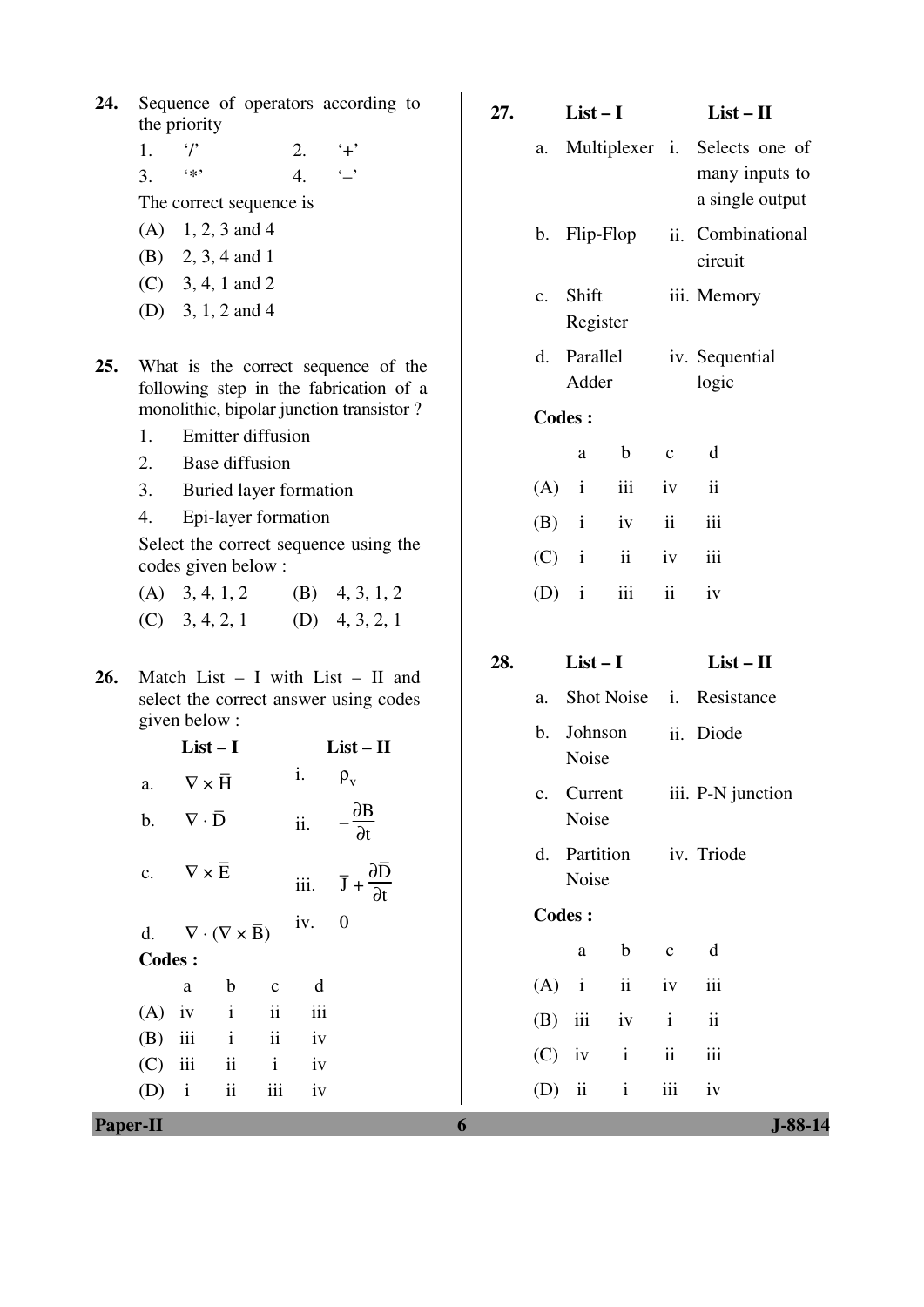| 29.           | $List-I$                                                        |                          |              | $List - II$                                                    | 31.            |                | $List-I$                |               |               |                                                 | $List - II$                    |
|---------------|-----------------------------------------------------------------|--------------------------|--------------|----------------------------------------------------------------|----------------|----------------|-------------------------|---------------|---------------|-------------------------------------------------|--------------------------------|
| a.            | 1550 nm                                                         |                          | i.           | 100 GHz                                                        |                | a.             | Flash                   |               |               | i.                                              | Integrating                    |
| $\mathbf b$ . | $0.8$ nm                                                        |                          | ii.          | Visible light                                                  |                |                | converter               |               |               | type                                            |                                |
| $C_{\bullet}$ |                                                                 | 400-700 nm               |              | iii. Ultra violet                                              |                | b.             | Successive              | approximation |               | ii.<br>Fastest                                  | converter                      |
| d.            | $200$ nm                                                        |                          |              | iv. 193 T Hz                                                   |                | $\mathbf{c}$ . | Counter                 |               |               | iii. Maximum                                    |                                |
|               | <b>Codes:</b>                                                   |                          |              |                                                                |                |                | Ramp                    |               |               |                                                 | conversion                     |
|               | a                                                               | $\mathbf b$              | $\mathbf{C}$ | d                                                              |                |                |                         |               |               | bits                                            | $Time = N$                     |
| (A)           | iv                                                              | $\mathbf{i}$             | ii           | iii                                                            |                |                |                         |               |               |                                                 |                                |
| (B)           | iv                                                              | $\overline{\textbf{ii}}$ | $\mathbf{i}$ | iii                                                            |                |                | d. Dual Slope           |               |               |                                                 | iv. Uses a DAC<br>in its feed- |
| (C)           | $\mathbf{i}$                                                    | $\overline{\textbf{ii}}$ | iii          | iv                                                             |                |                |                         |               |               |                                                 | back path                      |
| (D)           | iv                                                              | iii                      | $\mathbf{i}$ | ii                                                             |                | <b>Codes:</b>  |                         |               |               |                                                 |                                |
|               |                                                                 |                          |              |                                                                |                |                | a                       | $\mathbf b$   | $\mathbf{C}$  | d                                               |                                |
| 30.           | $List-I$                                                        |                          |              | $List - II$                                                    |                | (A)            | $\rm ii$                | iii           | iv            | $\mathbf{i}$                                    |                                |
|               | (Structure/                                                     |                          |              | (Reasons)                                                      |                | (B)            | $\mathbf{i}$            | iii           | iv            | $\mathbf{ii}$                                   |                                |
|               | <b>Characteristics</b> )                                        |                          |              |                                                                |                | (C)            | $\overline{\mathbf{u}}$ | iv            | iii           | $\mathbf{i}$                                    |                                |
|               | a. n-channel<br>JFET is better<br>than p-channel<br><b>JFET</b> |                          | i.           | Reverse<br>bias<br>increases along<br>the channel              |                | (D)            | $\,$ i                  | iv            | iii           | $\ddot{\mathbf{i}}$                             |                                |
|               | b. Channel is                                                   |                          |              | ii. High<br>electric                                           | 32.            |                | $List-I$                |               |               | $List - II$                                     |                                |
|               | wedge shaped                                                    |                          |              | field near the                                                 |                |                | (Devices)               |               |               | (Characteristics)                               |                                |
|               | c. Channel is not                                               |                          |              | drain<br>and<br>directed<br>towards source<br>iii. Low leakage |                | a.             | <b>BJT</b>              |               | i.            | Voltage<br>controlled<br>negative<br>resistance |                                |
|               | completely<br>closed at<br>pinch-off                            |                          |              | current at the<br>gate terminal                                |                | $\mathbf{b}$ . | <b>MOSFET</b>           |               |               | gain                                            | ii. High current               |
|               | d. Input<br>impedance is                                        |                          |              | iv. Better<br>frequency                                        |                | c.             | Tunnel<br>diode         |               |               | iii. Voltage<br>regulation                      |                                |
|               | high                                                            |                          |              | performance<br>since $\mu_n >> \mu_p$                          |                |                |                         |               |               | d. Zener diode iv. High<br>impedance            | input                          |
|               | <b>Codes:</b>                                                   |                          |              |                                                                |                | <b>Codes:</b>  |                         |               |               |                                                 |                                |
|               | $\mathbf{a}$                                                    | $\mathbf b$              | $\mathbf{C}$ | d                                                              |                |                | a                       | $\mathbf b$   | $\mathbf c$   | d                                               |                                |
| (A)           | iv                                                              | $\mathbf{i}$             | $\rm ii$     | iii                                                            |                | (A)            | $\rm ii$                | iv            | $\mathbf{i}$  | iii                                             |                                |
| (B)           | iv                                                              | $\rm ii$                 | iii          | $\mathbf{i}$                                                   |                | (B)            | $\mathbf{i}$            | iv            | $\rm ii$      | iii                                             |                                |
| (C)           | $\,$ iii                                                        | $\mathbf{i}$             | $\rm ii$     | iv                                                             |                | (C)            | $\rm ii$                | iii           | $\mathbf{i}$  | iv                                              |                                |
| (D)           | $\overline{\textbf{ii}}$                                        | iv                       | iii          | $\mathbf{i}$                                                   |                | (D)            | $\mathbf{i}$            | iii           | $\mathbf{ii}$ | iv                                              |                                |
| $J-88-14$     |                                                                 |                          |              |                                                                | $\overline{7}$ |                |                         |               |               |                                                 | <b>Paper-II</b>                |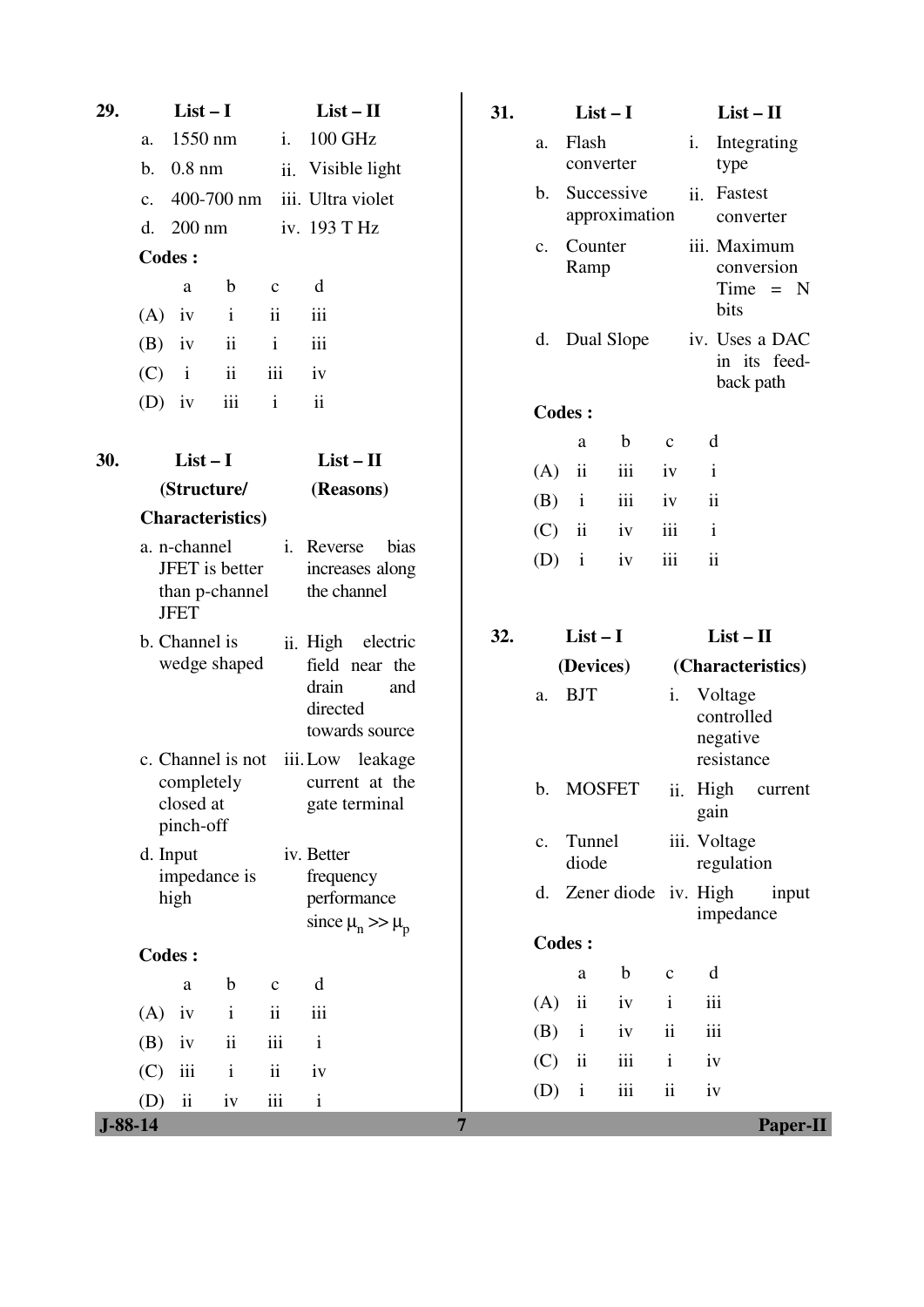| 33.      | $List-I$                                                                                   |                                                      |                                                                                                      | $List-II$                                                                                                   | 35. |     | $List-I$                                |              |                | $List - II$                                                                                                                                           |
|----------|--------------------------------------------------------------------------------------------|------------------------------------------------------|------------------------------------------------------------------------------------------------------|-------------------------------------------------------------------------------------------------------------|-----|-----|-----------------------------------------|--------------|----------------|-------------------------------------------------------------------------------------------------------------------------------------------------------|
|          | a. Gauss meter<br>b. Logic<br>analyser<br>c. Pirani gauge<br>d. Rotameter<br><b>Codes:</b> |                                                      | $\mathbf{i}$ .<br>Pressure<br>ii. Flow<br>iii. Trouble<br>shooting<br>digital<br>circuits<br>density | measurement<br>measurement<br>of<br>electronic<br>iv. Magnetic flux                                         |     | a.  | Super<br>position<br>theorem            |              | $\mathbf{i}$ . | Ratio<br>of<br>excitation to<br>response<br><i>is</i><br>constant<br>when<br>the<br>positions of<br>excitation<br>and response<br>are<br>interchanged |
|          | a<br>(A)<br>$\mathbf{i}$<br>$\overline{\textbf{ii}}$<br>(B)<br>$\mathbf{i}$<br>(C)         | $\mathbf b$<br>iv<br>iii<br>$\overline{\textbf{ii}}$ | d<br>$\mathbf{C}$<br>iii<br>$\ddot{\mathbf{i}}$<br>$\mathbf{i}$<br>iv<br>iii<br>iv                   |                                                                                                             |     | b.  | Thevenin's<br>theorem                   |              | ii.            | Applicable<br>linear<br>to<br>systems                                                                                                                 |
|          | $(D)$ iv                                                                                   | iii                                                  | $\ddot{\mathbf{i}}$<br>$\mathbf{i}$                                                                  |                                                                                                             |     | c.  | Reciprocity<br>theorem                  |              |                | iii. Source<br>represented                                                                                                                            |
| 34.      | $List-I$<br>AC<br>a.<br><b>SP</b><br>$\mathbf b$ .                                         | i.<br>ii.                                            | $List - II$<br>stored<br>registers<br>used for                                                       | Contains the data of<br>from<br>storing                                                                     |     |     |                                         |              |                | by<br>its<br>Thevenin's<br>equivalent<br>circuits                                                                                                     |
|          | HL<br>$C_{\bullet}$                                                                        |                                                      | address<br>external memory<br>iii. Contains<br>address<br>instructions<br>instruction.               | of<br>the<br>the<br>of<br>the<br>which<br>has to be executed<br>after completion of<br>execution of present |     | d.  | Maximum<br>power<br>transfer<br>theorem |              |                | iv. Reduce some<br>portion<br>of<br>circuit to an<br>equivalent<br>source and a<br>single<br>element                                                  |
|          | d. PC                                                                                      |                                                      |                                                                                                      | iv. Primary register to<br>perform arithmetic                                                               |     |     | <b>Codes:</b>                           |              |                |                                                                                                                                                       |
|          |                                                                                            |                                                      | and<br>operations                                                                                    | logical                                                                                                     |     |     | $\mathbf{a}$                            | $\mathbf b$  | $\mathbf{C}$   | d                                                                                                                                                     |
|          | <b>Codes:</b>                                                                              |                                                      |                                                                                                      |                                                                                                             |     | (A) | $\,$ iii                                | $\mathbf{i}$ | iv             | $\rm ii$                                                                                                                                              |
|          | a                                                                                          | $\mathbf b$                                          | d<br>$\mathbf c$                                                                                     |                                                                                                             |     | (B) | $\mathbf{ii}$                           | iv           | $\mathbf{i}$   | iii                                                                                                                                                   |
|          | $\rm ii$<br>(A)<br>iii<br>(B)                                                              | iii<br>$\rm i$                                       | $\mathbf{i}$<br>iv<br>$\rm ii$<br>iv                                                                 |                                                                                                             |     | (C) | iv                                      | iii          | $\rm i$        | $\rm ii$                                                                                                                                              |
|          | iv<br>(C)<br>$\rm ii$<br>(D)                                                               | $\mathbf i$<br>iv                                    | $\ddot{\mathbf{i}}$<br>$\,$ iii<br>$\rm iii$<br>$\mathbf{i}$                                         |                                                                                                             |     | (D) | $\overline{\mathbf{u}}$                 | $\rm i$      | iv             | iii                                                                                                                                                   |
| Paper-II |                                                                                            |                                                      |                                                                                                      |                                                                                                             | 8   |     |                                         |              |                | $J-88-14$                                                                                                                                             |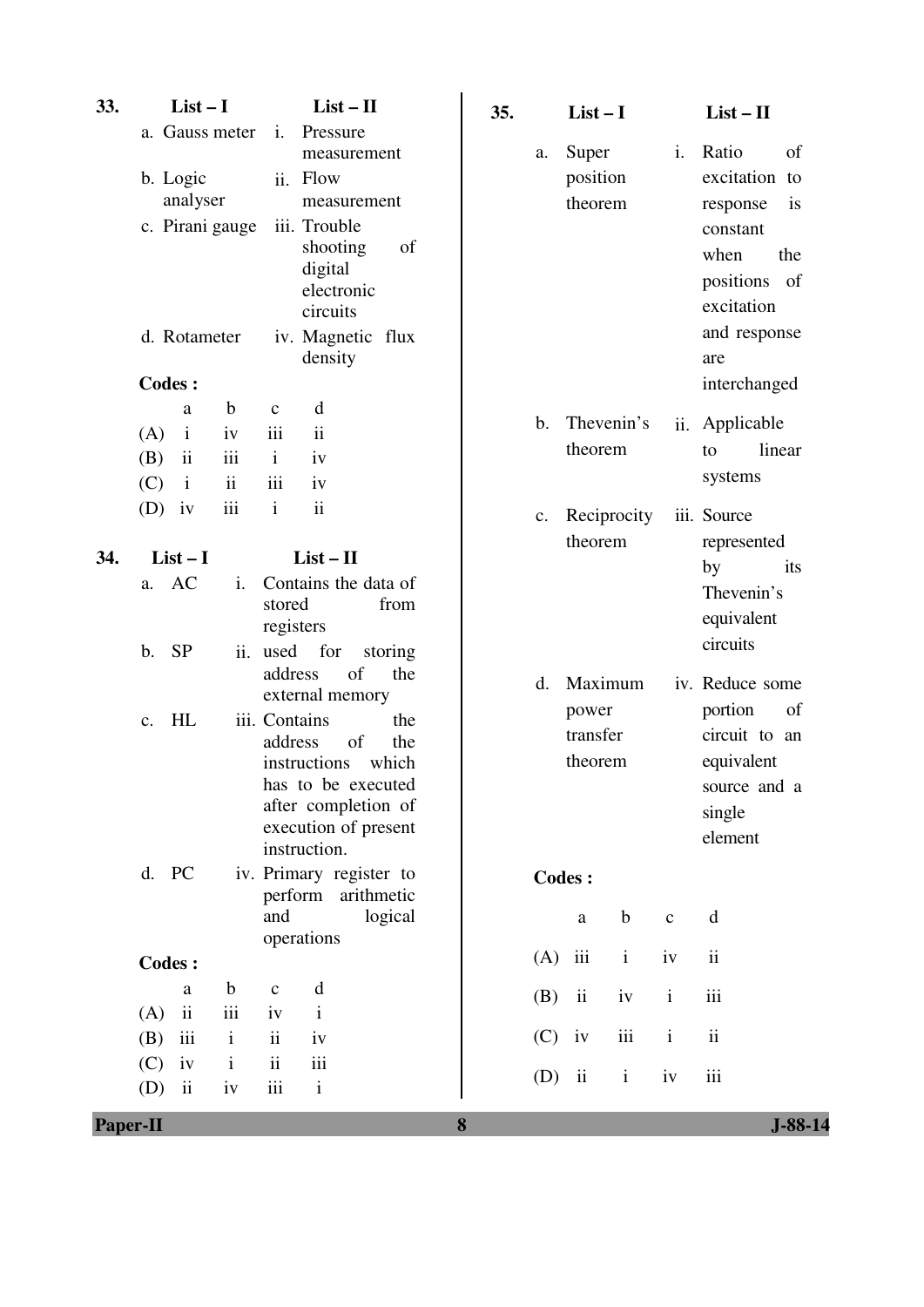**Directions : Q. Nos. 36 to 45 :** The following items consists of two statements, one labelled the "Assertion (A)" and the other labelled the "Reason (R)". You are to examine these two statements carefully and decide if the Assertion (A) and Reason (R) are individually true and if so, whether the reason is a correct explanation of the Assertion. Select your answer to these items using the codes given below and mark your answer accordingly.

#### **Codes :**

- (A) Both (A) and (R) are true and  $(R)$  is the correct explanation of (A).
- (B) Both  $(A)$  and  $(R)$  are true, but  $(R)$  is not correct explanation of (A).
- $(C)$  (A) is true, but  $(R)$  is false.
- (D) (A) is false, but (R) is true.
- **36. Assertion (A) :** Brewster angle is the angle of incidence at which there is no reflection.
	- **Reason (R)** : For parallel polarisation, Brewster angle is given by following expression :

$$
\frac{E_r}{E_i} = \frac{\cos \theta_i + \sqrt{\left(\frac{\epsilon r_2}{\epsilon r_1}\right) - \sin^2 \theta_i}}{\cos \theta_i - \sqrt{\left(\frac{\epsilon r_2}{\epsilon r_1}\right) + \sin^2 \theta_i}}
$$

- **37. Assertion (A) :** An EDFA is usually pumped at 980 nm wavelength, which means that Erbium ions at ground level absorb energy.
	- **Reason (R) :** This absorbed energy is transferred to high frequency signals to boost up.
- **38. Assertion (A) :** D-flip-flops are used as buffer register.
	- **Reason (R)** : Flip-flops are free from "race-around" condition.
- **39. Assertion (A) : Routh Hurwitz** criterion gives both absolute as well as relative stability using characteristic equation.
	- **Reason (R)** : For a system to be stable all roots of characteristic equation must lie in left half of s-plane.
- **40. Assertion (A) :** Considering two p-n-p and n-p-n transistors of identical construction as far as shape, size and doping are concerned, the n-p-n transistor will have a better frequency response.
	- **Reason (R)** : The electron mobility is higher than that of the hole mobility.

 **J-88-14 9 Paper-II**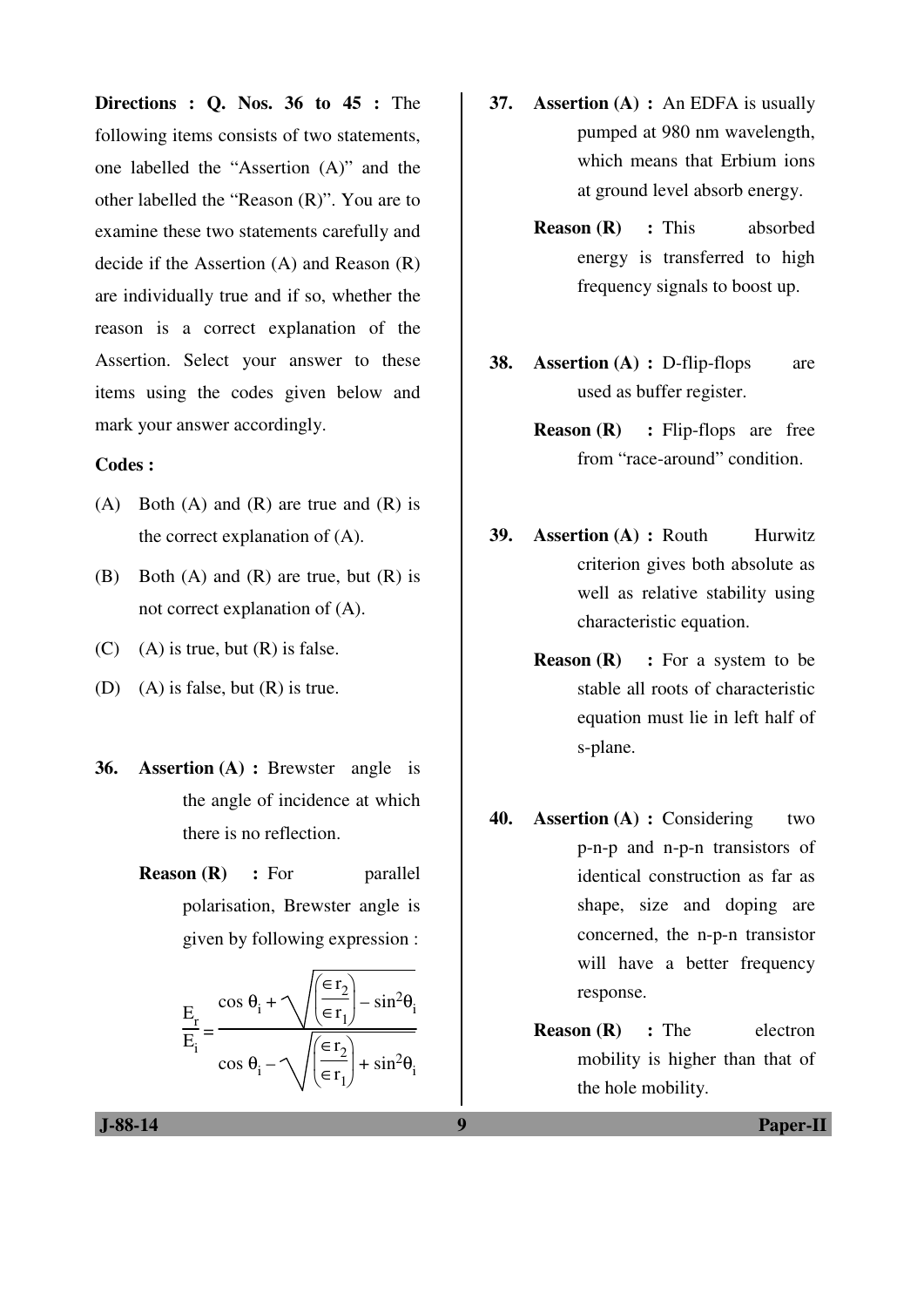- **41. Assertion (A) :** If a semiconductor is placed in a transverse magnetic field B and an electric field E is applied across its other two faces, then it would produce an electric current 'I' in the direction perpendicular to both B and E.
	- **Reason (R) :** Hall coefficient is proportional to the mobility of the charge carriers in the semi conductor.
- **42. Assertion (A) :** A monostable multivibrator can be used to alter the pulse width of a repetitive pulse train.
	- **Reason (R) :** Monostable multivibrator has a single stable state.
- **43. Assertion (A) :** In a two port network, with 4 terminals four types of parameters like impedance, admittance, hybrid and transmission are considered and they are related to each other.
	- **Reason (R)** : The assumption made for the above statement is that there are no independent sources and non-zero initial conditions within the linear port network.

**44. Assertion (A) :** MOV A, 08 H

 It means the contents of memory address 08 H are moved to be contents of A.

#### **Reason (R) :** MV 1 A, 82 H

It means that the contents of memory address 82 H are moved to be contents of A immediately.

- **45. Assertion (A) :** To avoid repetition of code and bulky programs functionally related statements are isolated into a function.
	- **Reason (R)** : Function definition defines the body of the function.

Read the passage and answer the questions **46** to **50** that follows based on your understanding of passage :

An antenna is generally a metallic object, often a wire or collection of wires, used to convert high frequency current into electromagnetic waves and vice-versa. Antenna serve either or both of the following two functions, generation or the collection of electromagnetic energy. In a transmitting system, a radio-frequency signal is developed, amplified, modulated and applied to the antenna. The R-F currents flowing through the antenna produce electromagnetic waves which radiate into the atmosphere. In a receiving system, electromagnetic waves "cutting" through the antenna induce alternating currents for use by the receiver.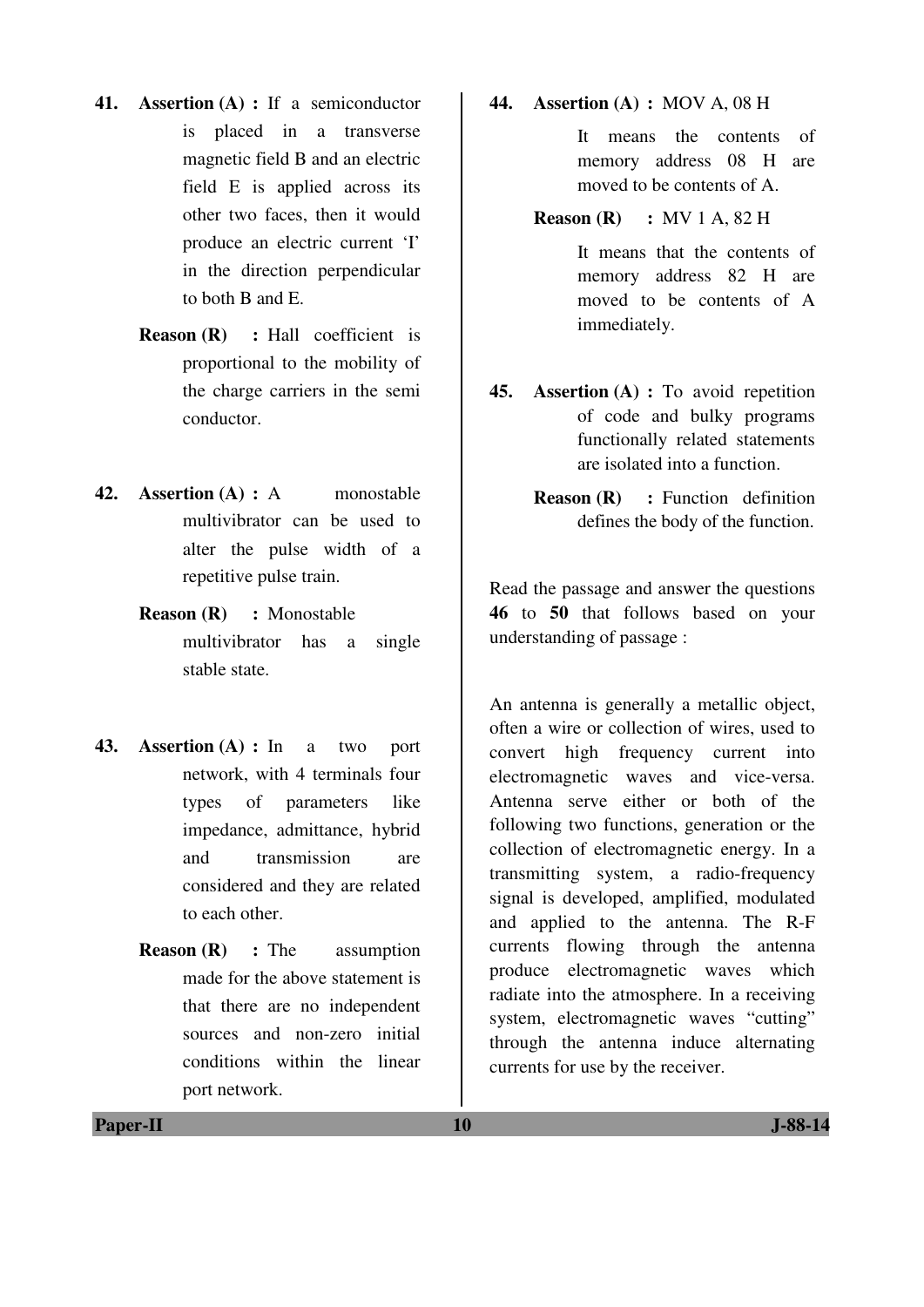Efficient operation also requires that the receiving antenna be of the same polarization as the transmitting antenna. Polarization is the direction of the electric field and is therefore, the same as the antennas physical configuration. Thus vertical antenna will transmit vertical polarized light, any antenna having a physical length that is one-half wavelength of the applied frequency is called a Hertz antenna. Hertz antenna are predominantly used with frequencies above 2 MHz. Usually, at frequencies below 2 MHz, a Marconi type of antenna is used. The Marconi antenna is usually a quarter-wave grounded antenna or any odd multiple of a quarter wavelength.

The Yagi-Uda antenna consists of a drivers element and two or more parasitic elements. Yagi-Uda has two parasitic elements, a reflector and a director. This Yagi-Uda antenna provides about 7 dB of power gain with respect to a halfwavelength dipole reference. More complex antennas may be circularly polarized both vertically and horizontally polarized waves are radiated with equal power in both. If the powers are unequal the antenna is said to be elliptically polarized.

A horn is an ideal antenna for terminating a waveguide and may be conical, rectangular or sectorial. Wide band antennas either when the transmissions are wide band or when working of narrow channels over a wide frequency range is the major application. Helical antenna, which consists of a loosely wound helix backed up by a metal ground plane. Loop antennas are often used for direction finding. Loops have many shapes and generally consists of a single turn of wire. Discone is a ground plane antenna evolved from the vertical dipole and having a very similar radiation pattern.

- **46.** A helical antenna is used for satellite tracking because of its
	- (A) circular polarization
	- (B) elliptical polarization
	- (C) broad band width
	- (D) good front-to-back ratio
- **47.** The discone antenna is
	- (A) a useful direction finding antenna
	- (B) used as a radar receiving antenna
	- (C) circularly polarized like other circular antennas
	- (D) useful as a UHF receiving antenna
- **48.** Which of the following antennas is best exerted from a waveguide ?
	- (A) Biconical
	- (B) Folded dipole
	- (C) Horn
	- (D) Discone
- **49.** Which is a non-resonant antenna ?
	- (A) Marconi
	- (B) Rhombic
	- (C) Yagi-Uda
	- (D) Discone
- **50.** An antenna is polarized in the plane of the field perpendicular to
	- (A) Electric field
	- (B) Magnetic field
	- (C) Both Electric and Magnetic field
	- (D) Field parallel to both electric and magnetic field